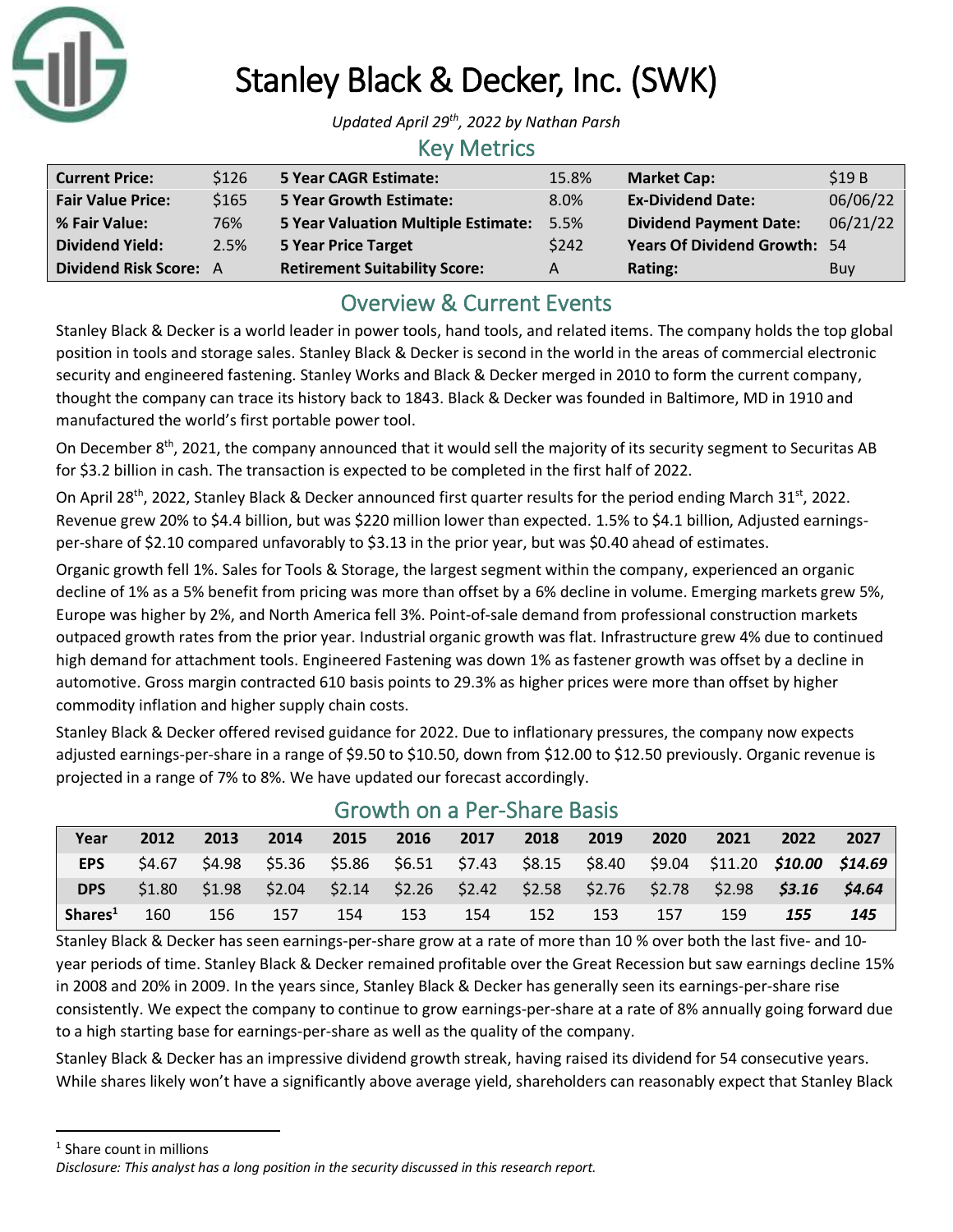

# Stanley Black & Decker, Inc. (SWK)

#### *Updated April 29th , 2022 by Nathan Parsh*

& Decker will continue to pay and raise its dividend each year based on the company's track record. The company raised its dividend 12.9% increase for the September  $21<sup>st</sup>$ , 2021 payment date, its largest raise since 2012.

| <b>Valuation Analysis</b>     |      |      |         |      |                |      |      |      |      |      |            |      |
|-------------------------------|------|------|---------|------|----------------|------|------|------|------|------|------------|------|
| Year                          | 2012 | 2013 | 2014    | 2015 | 2016           | 2017 | 2018 | 2019 | 2020 | 2021 | <b>Now</b> | 2027 |
| Avg. $P/E$ 15.2 16.3          |      |      |         |      | 16.2 17.1 17.2 | 19.1 | 17.5 | 16.9 | 17.6 | 16.8 | 12.6       | 16.5 |
| <b>Avg. Yld.</b> $2.5\%$ 2.4% |      |      | $2.3\%$ | 2.1% | $2.0\%$        | 1.7% | 1.8% | 1.9% | 1.9% | 1.6% | 2.5%       | 1.9% |

Shares of Stanley Black & Decker have decreased \$51, or 28.8%, since our February 1<sup>st</sup>, 2022 update. Based on revised earnings-per-share guidance for 2022, the stock now trades with a price-to-earnings ratio, or P/E, of 12.6. We reaffirm our target P/E of 16.5, which is in-line with the long-term average. If shares were to revert to our target P/E by 2027, then valuation would be a 5.5% tailwind to annual returns over this time. Stanley Black & Decker's current yield is one of the stock's highest over the past decade.

## Safety, Quality, Competitive Advantage, & Recession Resiliency

| Year                                       | 2012 2013 2014 2015 2016 2017 2018 2019 2020 |  |  |  |  | 2021 2022 2027     |  |
|--------------------------------------------|----------------------------------------------|--|--|--|--|--------------------|--|
| Payout 39% 40% 38% 37% 35% 33% 32% 33% 31% |                                              |  |  |  |  | 27% <b>32% 32%</b> |  |

As seen during the 2008/2009-time period, Stanley Black & Decker is not recession-proof, but investors who were willing to hold shares of the company from the 2008 lows have seen their shares grow enormously. The company's low payout ratio does make it likely that dividends will continue rising even through a serious economic downturn. Stanley Black & Decker's key competitive advantage is that its products are well-known and respected by customers. This was why the company has been able to increase prices in certain product categories over the years and not see a decline in sales. Stanley Black & Decker has also been very active in making strategic acquisitions to help grow the company. For example, adding the Craftsman Brand helped drive organic growth in North America every quarter, outside of the first two quarters in 2020, since the 2017 acquisition.

## Final Thoughts & Recommendation

Stanley Black & Decker is now expected to produce annual returns of 15.8% through 2027, up from our previous estimate of 12.4%. This projection stems from an 8% earnings growth, a starting yield of 2.5%, and a mid-single-digit contribution from multiple expansion. Stanley Black & Decker's first quarter was mixed as inflationary pressures have impacted results. Demand also declined in some areas as higher prices have been implemented throughout the company. We have lowered our five-year price target \$55 to \$242 due to revised guidance, but note that Stanley Black & Decker has an impressive dividend growth streak and a higher than usual dividend yield. Shares earn a buy rating due to projected returns.



#### [Click here to rate and review this research report. Your feedback is important to us.](https://suredividend.typeform.com/to/pOfbkh)

*Disclosure: This analyst has a long position in the security discussed in this research report.*